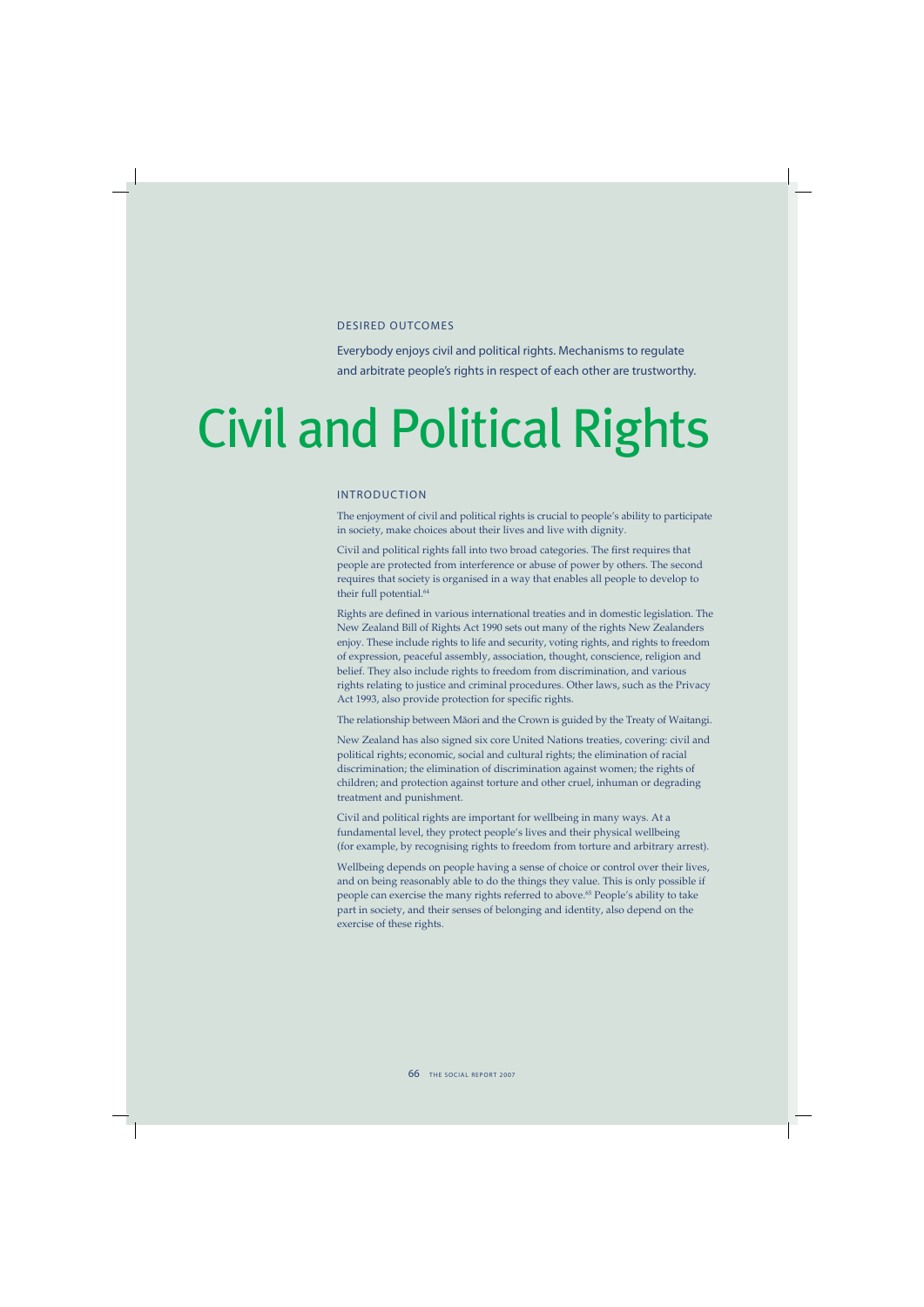## WORK PAID<sub>V</sub>

INDICATORS New Zealand is internationally recognised as having an excellent human rights record.<sup>66</sup> The court system is independent and courts can enforce the rights affirmed in the New Zealand Bill of Rights Act 1990, although there is no power to strike down legislation inconsistent with the Act. Other institutions exist to protect people from government power (examples include the Privacy Commissioner and the Ombudsmen) or to help people resolve issues of unlawful discrimination (such as the Human Rights Commission and the Human Rights Review Tribunal). New Zealand regularly reports to the United Nations on its record of protecting rights.

However, the direct measurement of civil and political rights is not a simple matter.

This chapter uses four indicators to show how New Zealand's formal commitments to civil and political rights are reflected in reality. They are: voter turnout, the representation of women in government, perceived discrimination and perceived corruption.

A fundamental right in any democracy is the right to vote. Voter turnout figures provide an indication of the confidence the population has in, and the importance the population attaches to, the nation's political institutions. High voluntary voter turnout rates show people see these institutions as relevant and meaningful to them, and they believe their individual vote is important.

An effective and relevant political system should broadly reflect the society it represents. The second indicator measures the proportion of women in elected positions in government.

Equality before the law and freedom from unlawful discrimination are fundamental principles of democratic societies. According to the Human Rights Commission, discrimination occurs when a person is treated differently from another person in the same or similar circumstances, although not all forms of discrimination are unlawful.67 Measuring the extent to which New Zealanders actually experience discrimination is problematic. Research suggests a significant proportion of people who experience discrimination will not make a complaint.<sup>68</sup> Perceived discrimination is a subjective measure of people's views about the level of discrimination against different groups in New Zealand society.

Corruption undermines the democratic process and the rule of law. It is difficult to measure levels of corruption by reference to the number of prosecutions or court cases as this will, to some extent, be driven by the efficient functioning of the justice system. The fourth indicator measures the level of perceived corruption among politicians and public officials.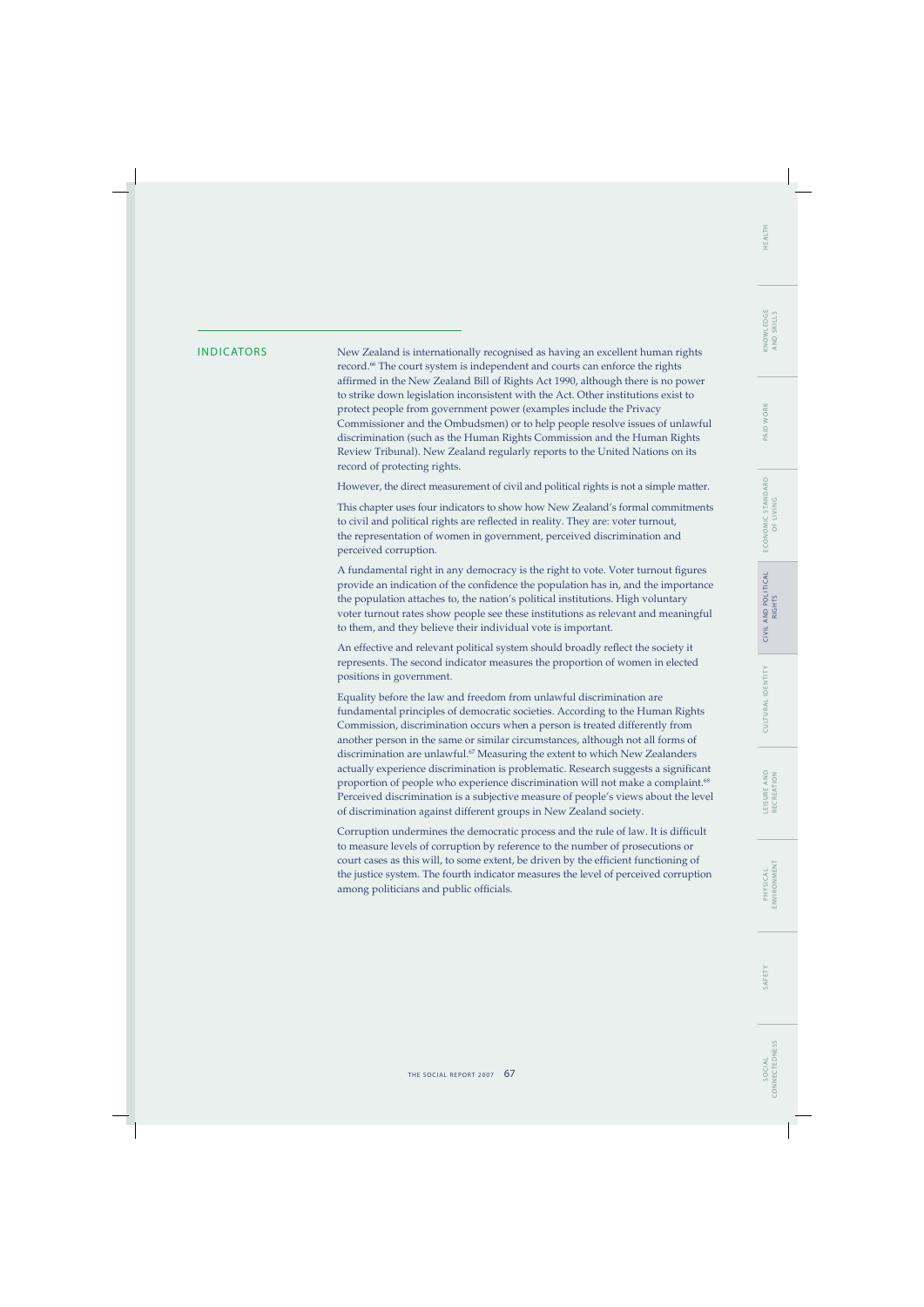## Voter turnout

## DEFINITION

AND TRENDS

General elections: The proportion of the estimated voting-age population (aged 18 years and over) who cast a vote in general elections.

Local authority elections: The proportion of all enrolled electors (both resident and ratepayer) who cast a vote in contested local authority elections.

| <b>CURRENT LEVEL</b> | <b>1. General elections</b>             |                                                                                                                                                                            |
|----------------------|-----------------------------------------|----------------------------------------------------------------------------------------------------------------------------------------------------------------------------|
| RELEVANCE            | they attach to, political institutions. | Voter turnout rates are an indicator of the extent to which citizens participate in<br>the political process, and the confidence the population has in, and the importance |

## Voter turnout of the eligible population in 2005 was 77 percent. Voter participation in general elections declined sharply from 89 percent in 1984 to 78 percent in 1990, increased slightly to 81 percent in 1996, then declined again to a new low of 72.5 percent in 2002. In 2005, the turnout recovered to the level recorded in the 1999 election.



### Figure CP1.1 **Proportion of estimated voting-age population who cast votes, 1984–2005**

Sources: Electoral Commission (2002); Electoral Commission (2005) Note: 1984 and 2005 figures calculated by the Ministry of Social Development

AGE, SEX, ETHNIC AND Because of the nature of the secret ballot, information on differences in participation<br>SOCIO-ECONOMIC rates among various sectors of the New Zealand population is not directly available. SOCIO-ECONOMIC rates among various sectors of the New Zealand population is not directly available.<br>DIFFERENCES Nevertheless results from New Zealand election surveys over a number of years Nevertheless, results from New Zealand election surveys over a number of years show non-voters are more likely to be people on lower incomes, younger people and members of Māori or Pacific ethnic groups. There are few differences in voter turnout rates between men and women.

REGIONAL DIFFERENCES There are few discernible differences in voter turnout rates between rural and urban voters, although non-voting tends to be lowest in provincial cities.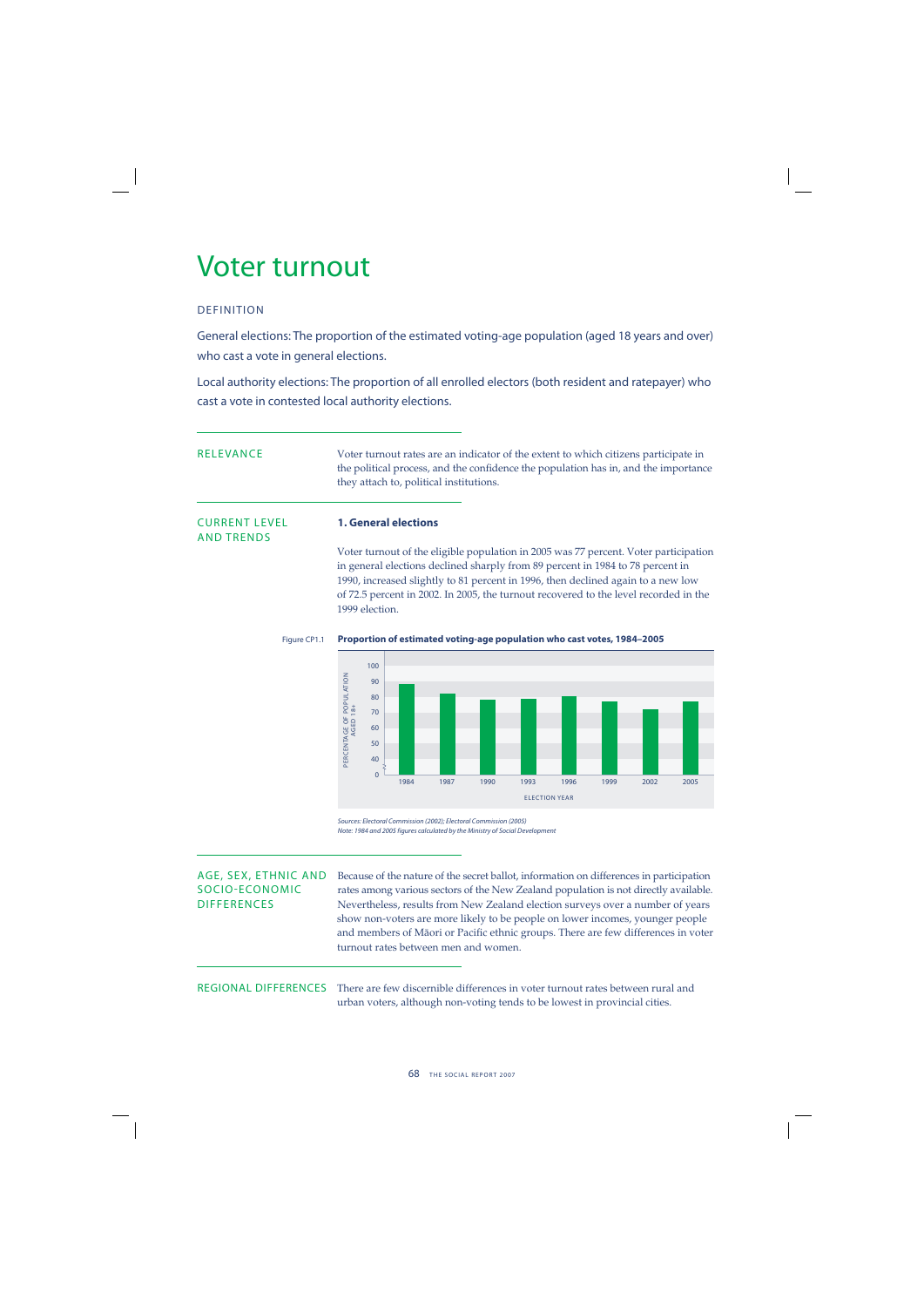AND TRENDS

INTERNATIONAL Using a different definition of voter turnout (the proportion of the registered<br>
COMPARISON population who voted) New Zealand was ranked ejecth out of 30 OECD population who voted), New Zealand was ranked eighth out of 30 OECD countries with a voter turnout rate of 81 percent in 2005.<sup>69</sup> The New Zealand rate was higher than the OECD median of 71 percent for recent elections, but lower than that of Australia, where voting is compulsory (92 percent in 2004). Countries with lower voter turnout rates than New Zealand included Canada (65 percent in 2006), the United Kingdom (62 percent in 2005), and the United States (60 percent in 2004).

## CURRENT LEVEL **2. Local authority elections**

Voter turnout in the 2004 local authority elections was 46 percent. This was the lowest turnout since 1989 and the first time since then that overall turnout has fallen below 50 percent. A major restructuring of local government in 1989 was initially accompanied by a noticeable increase in voter turnout, peaking at 61 percent in 1992. Voter turnout has declined steadily since then, with the exception of the 1998 elections.

The drop in turnout between 2001 and 2004 was relatively constant across all types of local authorities. However, district councils registered the greatest decline, with the average turnout dropping from 57 percent in 2001 to 51 percent in 2004.

In 2004, there were 251 elected local authorities in New Zealand: 12 regional councils, 21 district health boards, 16 city councils, 58 district councils and 144 community boards.

|                                | 1989 | 1992 | 1995                     | 1998 | 2001 | 2004 |
|--------------------------------|------|------|--------------------------|------|------|------|
| <b>Regional councils</b>       | 56   | 52   | 48                       | 53   | 49   | 45   |
| <b>District health boards</b>  | -    | -    | $\overline{\phantom{0}}$ |      | 50   | 46   |
| <b>Territorial authorities</b> |      |      |                          |      |      |      |
| City councils                  | 52   | 48   | 49                       | 51   | 45   | 43   |
| City mayors                    | 50   | 48   | 49                       | 51   | 45   | 43   |
| <b>District councils</b>       | 67   | 61   | 59                       | 61   | 57   | 51   |
| <b>District mayors</b>         | 67   | 61   | 59                       | 59   | 56   | 52   |
| <b>Community boards</b>        | 54   | 49   | 50                       | 50   | 46   | 42   |
|                                |      |      |                          |      |      |      |

### Table CP1.1 **Voter turnout (%) in local authority elections, 1989–2004**

Source: Department of Internal Affairs (2006) Table 3.3

Note : DHBs were established in 2001

The 2004 election results continued the trend of previous local authority elections, with small and South Island communities tending to register a higher voter turnout across all election types. The highest voter turnout in regional council elections was for the West Coast Regional Council (68 percent), followed by the Otago and Southland regional councils (each 56 percent). In all but two North Island regions less than half the population voted. The exceptions were Manawatu-Wanganui (54 percent) and Taranaki (55 percent). The regional council with the lowest voter turnout was Auckland (42 percent).

Local authority voter turnout is highest for district councils, with their more rural population base, especially those in the South Island. In the 2004 district council elections, turnout in the South Island was 57 percent, compared with 50 percent in the North Island. Smaller regional councils and small district health boards also attracted a higher turnout than larger local authorities. Voter turnout ranged from 58 percent for small district councils to 42 percent for large city councils.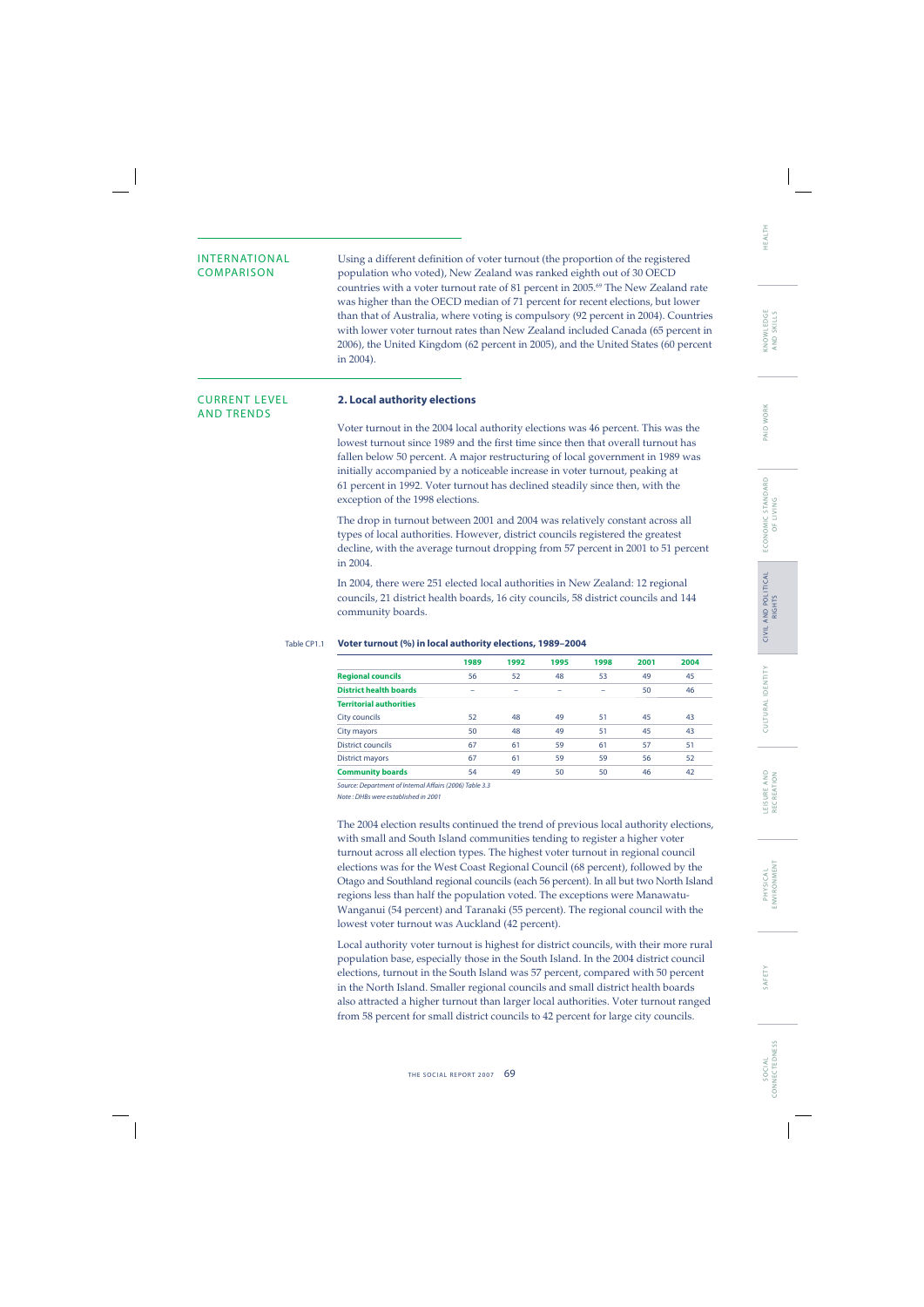## Representation of women in government

## DEFINITION

The proportion of elected Members of Parliament (MPs) and local government bodies who are women.

| <b>RELEVANCE</b>                          | The representation of women in government can be seen as an indicator of<br>political representation more generally. Representative political institutions<br>engage a wide range of communities in the political process, draw on the talents<br>and skills of the broadest group of people, and provide checks and balances on<br>the use of political power.                                                                                                                                            |
|-------------------------------------------|------------------------------------------------------------------------------------------------------------------------------------------------------------------------------------------------------------------------------------------------------------------------------------------------------------------------------------------------------------------------------------------------------------------------------------------------------------------------------------------------------------|
| <b>CURRENT LEVEL</b><br><b>AND TRENDS</b> | <b>1. General elections</b>                                                                                                                                                                                                                                                                                                                                                                                                                                                                                |
|                                           | As a result of the 2005 general election, women hold 39 of the 121 seats in<br>Parliament, or 32 percent. This was up from 28 percent in 2002. Under the first-<br>past-the-post electoral system, women's representation in Parliament increased<br>from 13 percent in 1984 to 21 percent in 1993, then rose sharply to 29 percent in<br>the first mixed-member-proportional election held in 1996. There was a further<br>small rise to 31 percent in 1999, followed by a decline to 28 percent in 2002. |
|                                           | In 2005, women made up a far higher proportion of list MPs (44 percent) than<br>electorate MPs (23 percent). In the 2002 election, the female proportions were<br>similar in both categories.                                                                                                                                                                                                                                                                                                              |
|                                           | The majority of women elected to Parliament in 2005 were list MPs (59 percent).<br>The proportion of female electorate MPs increased from 29 percent in 1996 to<br>56 percent in 2002, but fell to 41 percent in 2005.                                                                                                                                                                                                                                                                                     |



Figure CP2.1 **Women as a proportion of elected Members of Parliament, 1984–2005**

Sources: Electoral Commission (2002) p176; Electoral Commission (2006)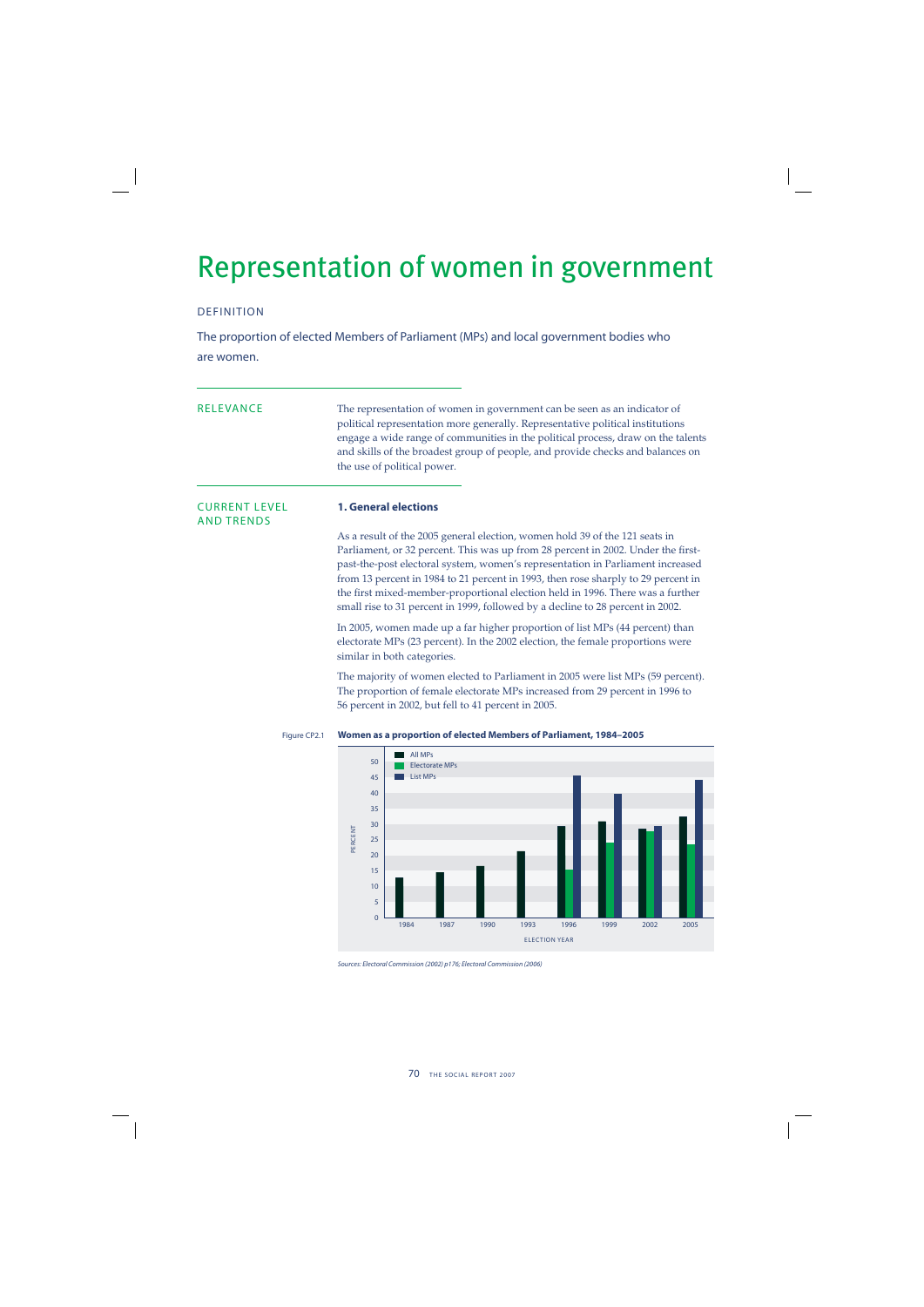INTERNATIONAL  $\qquad \qquad$  At 32 percent in 2005, the percentage of women in New Zealand's Parliament COMPARISON is considerably higher than the OECD median of 22 percent in recent vears.<sup>70</sup> is considerably higher than the OECD median of 22 percent in recent years.<sup>70</sup> New Zealand ranks 9th equal out of 30 OECD nations. Sweden has the highest proportion of women MPs with 47 percent, followed by Finland (42 percent), Norway (38 percent), Denmark and the Netherlands (each 37 percent), and Spain (36 percent). Australia (25 percent), Canada (21 percent), the United Kingdom (20 percent) and the United States (16 percent) all have much lower female representation in national government than New Zealand.

## AND TRENDS

## CURRENT LEVEL **2. Local authority elections**

In the 2004 local government elections, 566 women were elected to local authorities.<sup>71</sup> This represented 30 percent of elected members. The proportion of women elected increased from 25 percent in 1989 to 31 percent in 1998 and remained at around that level in the two subsequent elections. In the 1980s, women were more highly represented in local government than in national government, but this was reversed in the 2005 general election.

Female candidates were more likely than male candidates to be elected in each election year from 1989 to 1998, but this was reversed in 2001, when 41 percent of women candidates were elected, compared with 44 percent of men. In 2004, 48 percent of female candidates were elected, compared with 49 percent of male candidates.

In 2004, women's representation was highest on district health boards (43 percent), followed by city councils (34 percent) and community boards (32 percent). Between 2001 and 2004, the share of women remained about the same in all local authorities except city councils, where it fell from 39 to 34 percent.

The number of women elected to city council mayoral positions has remained steady at four (out of 16) for most election years since 1989. In contrast, the number of women mayors in district councils increased rapidly from six (out of 59) in 1989 to 15 in 1998, fell sharply to eight in 2001 and rose slightly to 10 in 2004.

### Table CP2.1 **Proportion (%) of members who were women, by type of local body, 1989–2004**

|                           | 1989 | 1992 | 1995 | 1998 | 2001 | 2004 |
|---------------------------|------|------|------|------|------|------|
| <b>Regional councils</b>  | 22   | 25   | 29   | 28   | 26   | 25   |
| District health boards    | -    | -    |      |      | 44   | 42   |
| City councils             | 35   | 35   | 33   | 36   | 39   | 34   |
| District councils         | 19   | 23   | 26   | 27   | 26   | 26   |
| <b>Community boards</b>   | 29   | 32   | 33   | 35   | 31   | 32   |
| Licensing and land trusts | -    |      |      |      |      | 30   |

Source: Department of Internal Affairs (2006) Table 6.4

Note: District councils 2001 revised by Department of Internal Affairs

### Table CP2.2 **Women mayors, 1989–2004**

|                   | 1989 | 1992 | 1995  | 1998  | 2001         | 2004          |
|-------------------|------|------|-------|-------|--------------|---------------|
| City councils     | 4/14 | 4/15 | 3/15  | 4/15  | 4/15         | 4/16          |
| District councils | 6/59 | 9/59 | 12/59 | 15/59 | $8/58^{(1)}$ | $10/58^{(2)}$ |

Source: Department of Internal Affairs (2006) Table 6.5

Notes: (1) There was no election in Rodney District in 2001 (2) Tauranga became a city council in 2004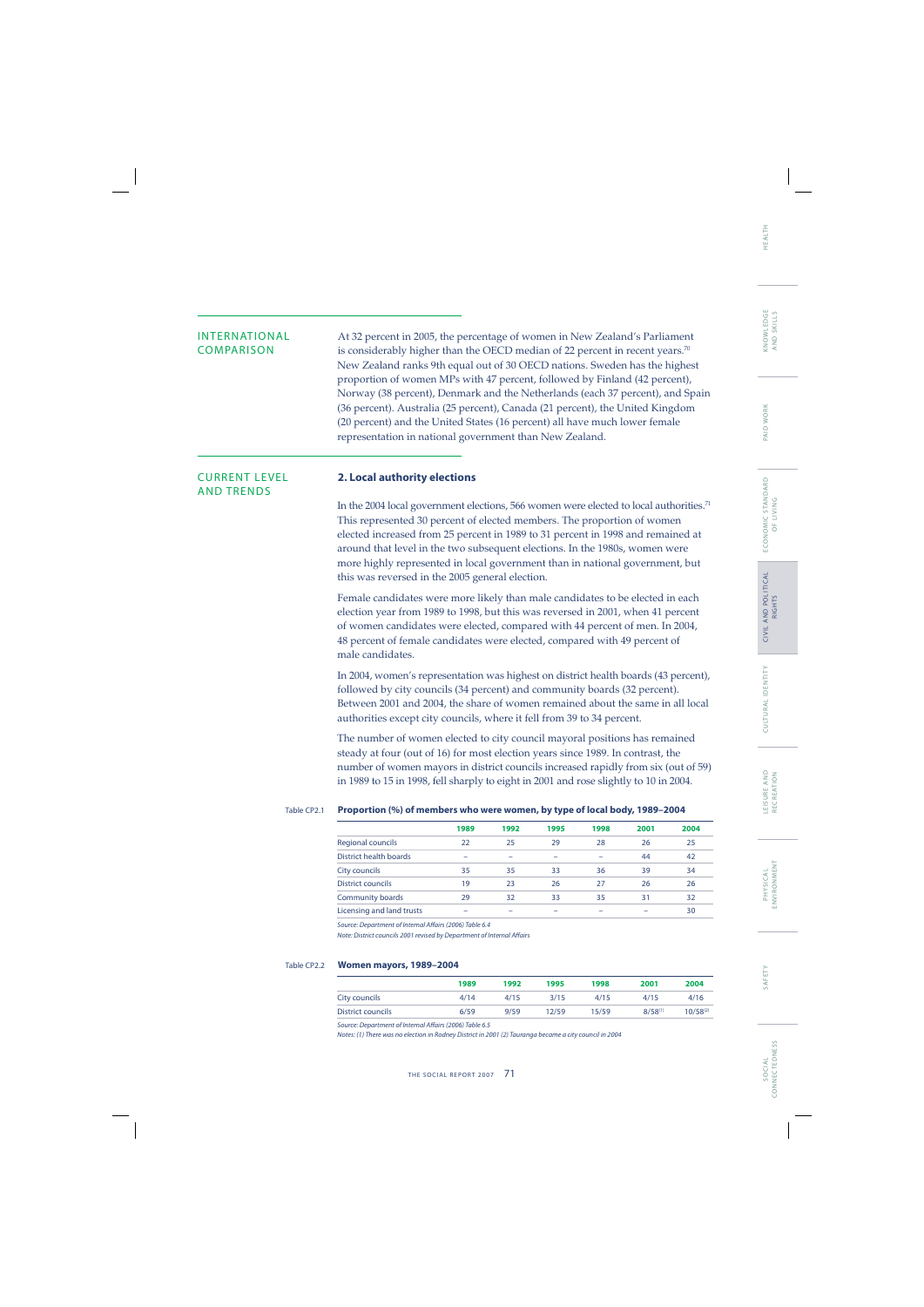## Perceived discrimination

## DEFINITION

The proportion of people aged 18 years and over who perceived selected groups as being the targets of "some" or a "great deal" of discrimination, as reported in surveys commissioned by the Human Rights Commission.

RELEVANCE The freedom from unlawful discrimination is a core principle of democratic societies. Surveys on perceived discrimination towards groups of people provide one indication of the level and type of discrimination in New Zealand. As they do not measure actual levels of discrimination, it is not possible to conclude whether levels of discrimination have increased or decreased.

CURRENT LEVEL In February 2006, just under three-quarters (72 percent) of respondents to the<br>AND TRENDS Human Rights Commission Survey 2006 thought Asian people were subject to Human Rights Commission Survey 2006 thought Asian people were subject to a great deal or some discrimination, the highest proportion for any group. This was followed by recent immigrants (70 percent), refugees and people on welfare (both 63 percent). Perceived discrimination against all these groups has decreased since January 2004: by 6 percentage points for Asians, 2 percentage points for recent immigrants, 7 percentage points for refugees and 3 percentage points for people on welfare.

### Table CP3.1 **Proportion (%) of survey respondents who perceived selected groups as being subject to a great deal or some discrimination, December 2000–February 2006**

| <b>Group</b>              | <b>Dec 2000</b> | <b>Dec 2001</b> | <b>Jan 2003</b> | <b>Jan 2004</b> | <b>Feb 2006</b> |
|---------------------------|-----------------|-----------------|-----------------|-----------------|-----------------|
| <b>Asians</b>             | 73              | 73              | 79              | 78              | 72              |
| <b>Recent immigrants</b>  |                 | 68              | 77              | 72              | 70              |
| Refugees                  |                 | 68              | 72              | 70              | 63              |
| People on welfare         | 75              | 70              | 68              | 66              | 63              |
| People who are overweight | 72              | 65              | 65              | 68              | 59              |
| Gays and lesbians         | 74              | 65              | 61              | 58              | 57              |
| Pacific peoples           | 71              | 65              | 65              | 57              | 54              |
| People with disabilities  | 61              | 55              | 53              | 55              | 53              |
| Māori                     | 70              | 62              | 57              | 53              | 51              |
| Older people              | 53              | 48              | 49              | 46              | 44              |
| Women                     | 50              | 44              | 41              | 38              | 38              |
| Men                       | -               |                 |                 |                 | 30              |

Source: Human Rights Commission (2006)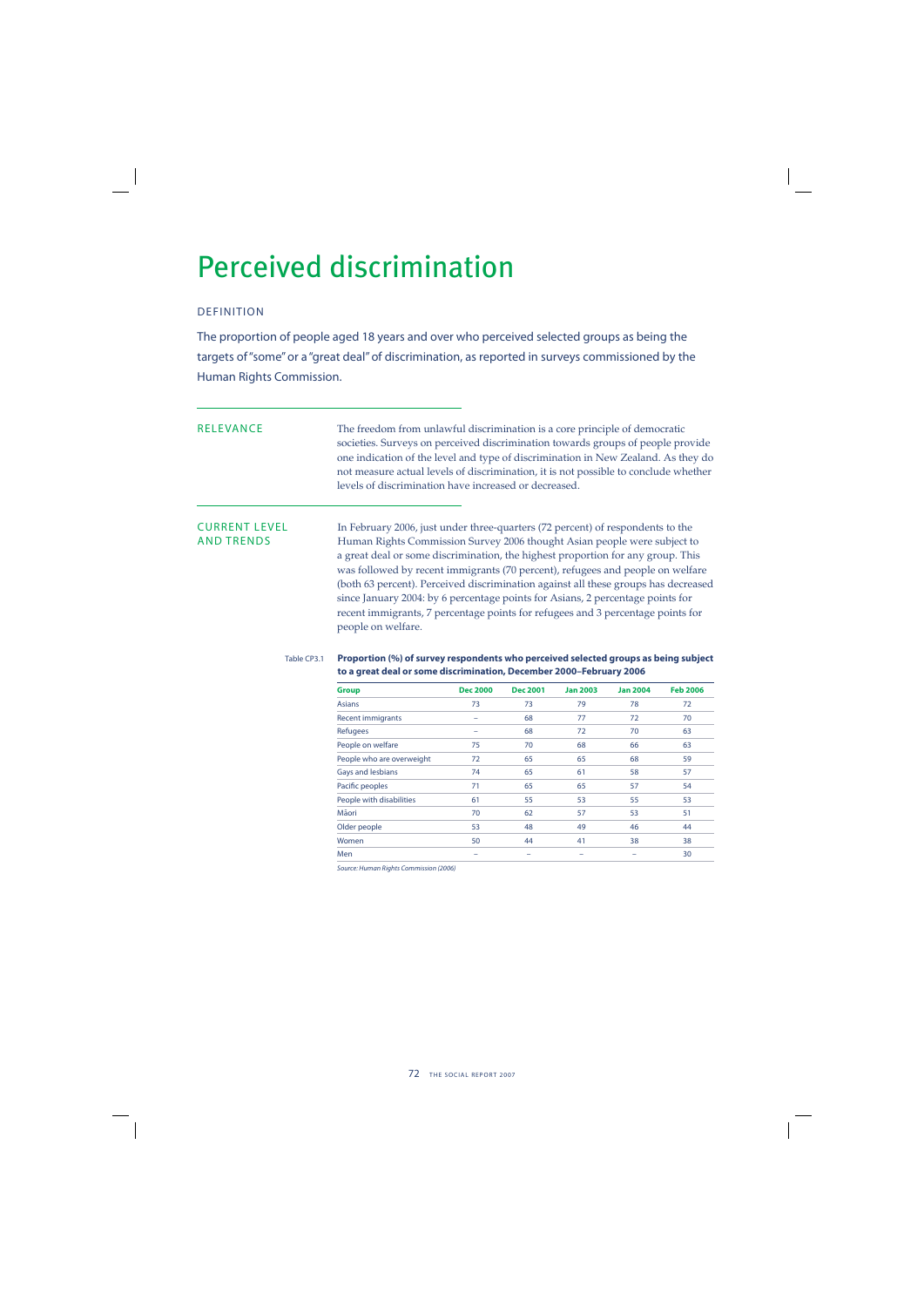SOCIAL<br>CONNECTEDNESS CONNECTEDNESS S O C I A L

Around 60 percent of survey respondents in 2006 thought overweight people and people on welfare were the target of a great deal or some discrimination. More than half thought gays and lesbians, Pacific peoples, people with disabilities and Mäori were discriminated against.

Between December 2001 and February 2006, the perception that different groups were subject to some or a great deal of discrimination fell for all groups, except recent migrants. However, there was a decline for this group in each of the last three years. The biggest falls in perceived discrimination were for Mäori and Pacific peoples, both declining by 11 percentage points between 2001 and 2006. There was also a big drop over the period in the perception that gays and lesbians and people on welfare were subject to discrimination.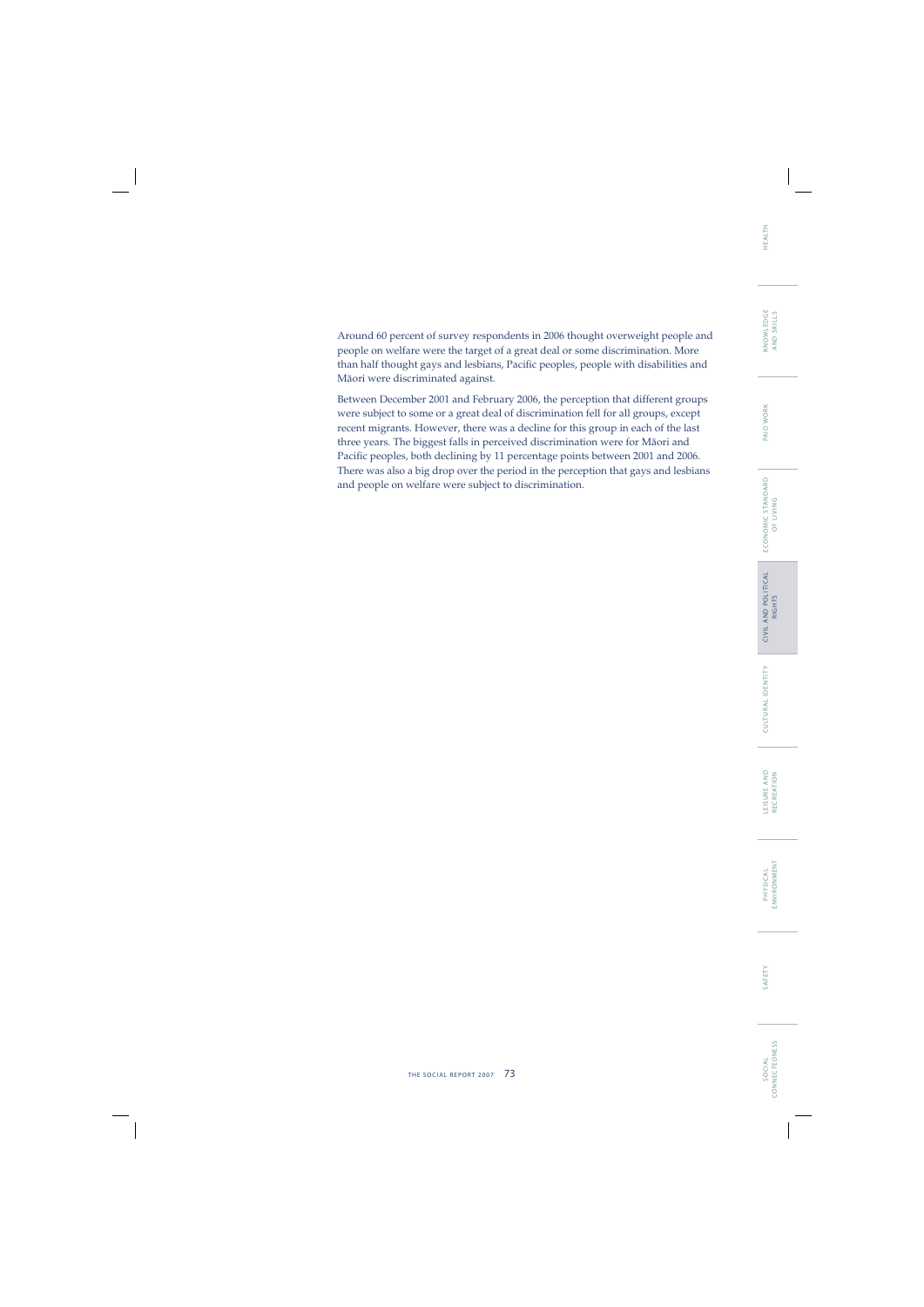## Perceived corruption

## DEFINITION

The perceived level of corruption – defined as "the abuse of public office for private gain" – among New Zealand politicians and public officials, on a scale of 0 (highly corrupt) to 10 (highly clean).

A country's score in the Corruption Perceptions Index is derived by Transparency International from a number of different surveys of business people and country analysts.

| <b>RELEVANCE</b>                          | Corruption undermines democracy and the rule of law and threatens domestic<br>and international security. Corruption also has adverse social and economic<br>consequences for a country. The Corruption Perceptions Index is a good proxy<br>indicator of the values and norms that underpin public institutions. |
|-------------------------------------------|-------------------------------------------------------------------------------------------------------------------------------------------------------------------------------------------------------------------------------------------------------------------------------------------------------------------|
| <b>CURRENT LEVEL</b><br><b>AND TRENDS</b> | New Zealand's score in the Corruption Perceptions Index 2006 was 9.6, the same<br>score as in 2004 and 2005. Since the index was first developed in 1995, New Zealand<br>has consistently scored well, with more than 9 out of a possible 10 in each period<br>reported.                                          |
| INTERNATIONAL<br><b>COMPARISON</b>        | In the Corruption Perceptions Index 2006, New Zealand was ranked first equal<br>with Finland and Iceland as the least corrupt nations in the OECD. Since 1995,<br>New Zealand has consistently been among the top four OECD nations perceived<br>as highly clean.                                                 |